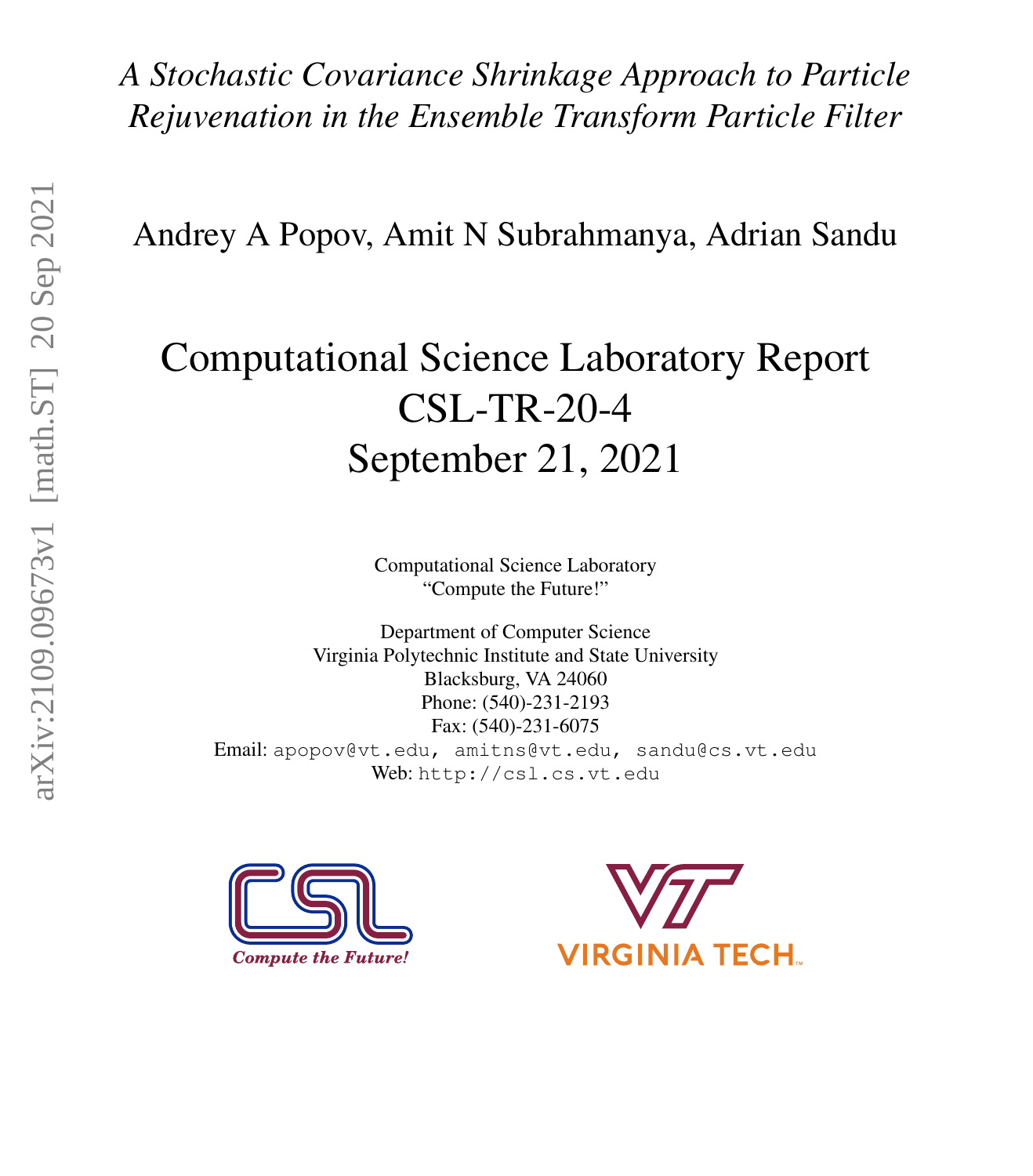### A Stochastic Covariance Shrinkage Approach to Particle Rejuvenation in the Ensemble Transform Particle Filter

Andrey A Popov<sup>1</sup>, Amit N Subrahmanya<sup>1</sup>, and Adrian Sandu<sup>1</sup>

<sup>1</sup>Computational Science Laboratory, Department of Computer Science, Virginia Tech, 2202 Kraft Drive, Blacksburg, VA, 24060, USA

Correspondence: Andrey A Popov (apopov@vt.edu)

Abstract. Rejuvenation in particle filters is necessary to prevent the collapse of the weights when the number of particles is insufficient to sample the high probability regions of the state space. Rejuvenation is often implemented in a heuristic manner by the addition of stochastic samples that widen the support of the ensemble. This work aims at improving canonical rejuvenation methodology by the introduction of additional prior information obtained from climatological samples; the dynamical particles used for importance sampling are augmented with samples obtained from stochastic covariance shrinkage. The ensemble transport particle filter, and its second order variant, are extended with the proposed rejuvenation approach. Numerical experiments show that modified filters significantly improve the analyses for low dynamical ensemble sizes.

#### 1 Introduction

Ensemble-based data assimilation [\(Asch et al., 2016;](#page-14-0) [Law et al., 2015;](#page-14-1) [Reich and Cotter, 2015\)](#page-15-0) aims to estimate our uncertainty about the state of some dynamical system through an ensemble of possible states. The assumed underlying distribution of these states is taken to be our uncertainty.

Oftentimes the ensemble cannot describe the distribution of our uncertainty to sufficient accuracy. The curse of dimensionality [\(Tan et al., 2018\)](#page-15-1) ensures that true descriptions of general high-dimensional distributions stay out of our reach. Several techniques such as the principal of maximum entropy [\(Jaynes, 2003\)](#page-14-2) exist in order to attempt to alleviate some of the burden by prescribing a distribution to a set of data by constraining the choice with known or estimated quantities and qualities. For instance, the ensemble Kalman filter [\(Burgers et al., 1998;](#page-14-3) [Evensen, 1994,](#page-14-4) [2009\)](#page-14-5), could be thought of as an abuse of the principle of maximum entropy: by discarding information about the underlying dynamical system, and assuming that the ensemble only gives information about a mean (that lives in  $\mathbb{R}^n$ ), and a covariance, the underlying distribution of our uncertainty is taken to be normal. In such a way, any application of Bayes' rule has to transform our assumed prior normal distribution into our assumed posterior normal distribution.

Previous work [\(Popov et al., 2020\)](#page-15-2) has focused on augmenting the information represented by the ensemble with information derived from covariance shrinkage through a surrogate ensemble in the ensemble transport Kalman filter. In this paper, we extend this idea to the ensemble transport particle filter (ETPF) [\(Reich, 2013\)](#page-15-3). The ETPF attempts to use importance sampling [\(Liu, 2008\)](#page-14-6), not for a solution to the problem of Bayesian inference, but to simply transport a given ensemble into one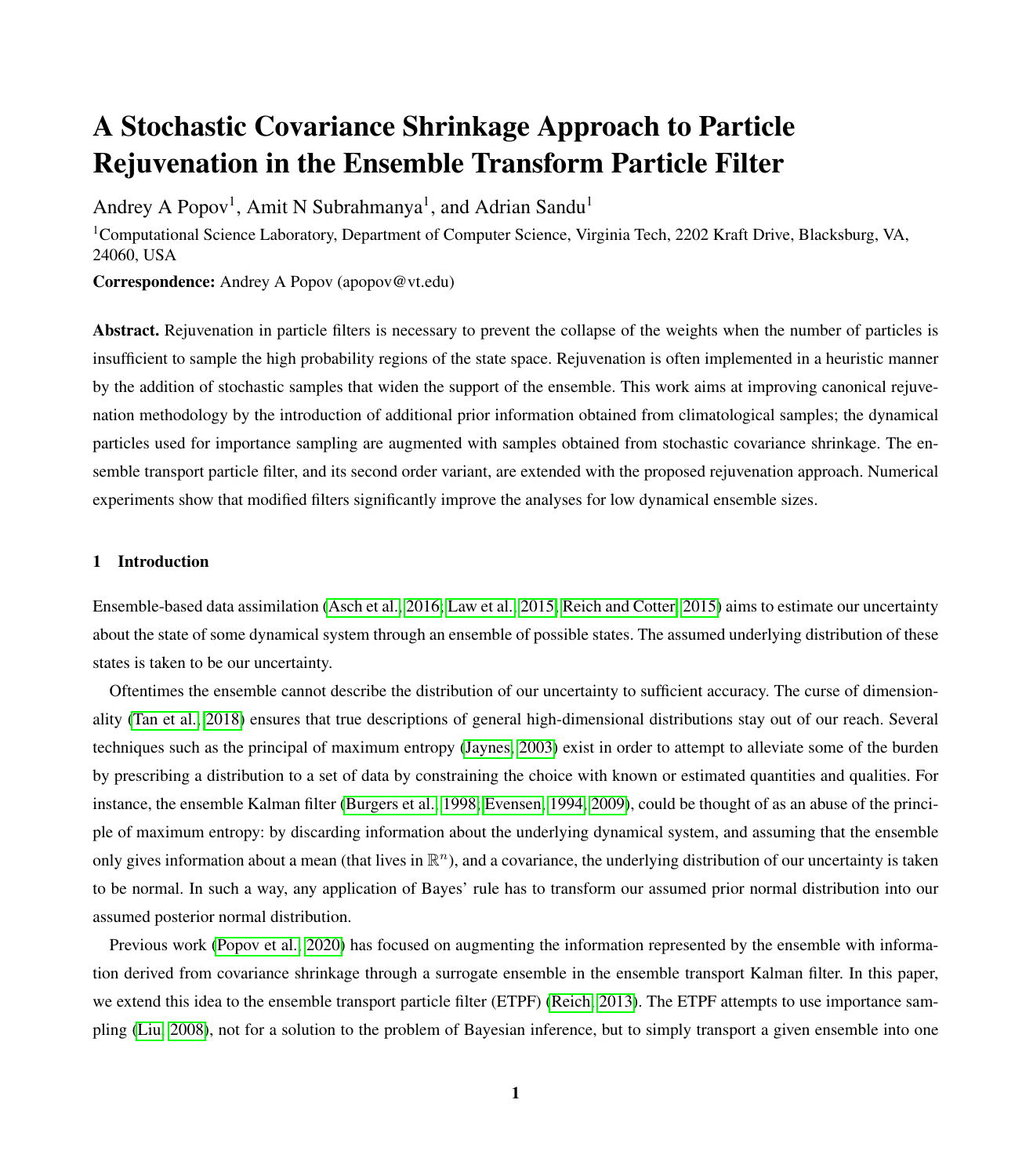that is equally sampled from some distribution whose moments, in the ensemble limit, approach the moments of the correct posterior distribution. This means that the underlying distribution from which our posterior is sampled, could be potentially very far, in information distance, to the optimal posterior distribution, for a finite ensemble.

This work explores a new approach to particle rejuvenation, which is necessary to prevent weight collapse in particle filters. Instead of heuristics, the approach makes use of prior information to enrich the ensemble subspace. Our contributions are as follows: we introduce an alternative way of performing particle rejuvenation in ETPF by incorporating climatological covariance information. We accomplish this by augmenting the dynamical (model) ensemble with synthetic anomalies with optimal scaling, accompanied by a statistically correct estimator. We show that this method of performing particle rejuvenation significantly improves the analysis RMSE for low dynamical ensemble sizes.

This paper is organized as follows. Section [2](#page-2-0) reviews the concept of Bayesian inference with the addition of prior information, and its use in importance sampling. Section [3](#page-4-0) introduces the ensemble transform particle filter and its canonical rejuvenation heuristic. The concept of stochastic covariance shrinkage is proposed in Section [4,](#page-5-0) and ETPF is extended to make use of this shrinkage. Numerical experiment results are reported in Section [5.](#page-9-0) Finally, concluding remarks are drawn in Section [6.](#page-13-0)

#### <span id="page-2-0"></span>2 Optimal coupling with prior information and the ensemble transform particle filter

Bayesian inference [\(Jaynes, 2003\)](#page-14-2) aims at transforming prior information about the state of a system (represented by the distribution of a random variable  $X^f$ ), additional qualitative and quantitative information (P), which we will use to stand for, and information obtained by observing the system  $(Y)$ , into combined posterior information  $(X^a)$ :

<span id="page-2-1"></span>
$$
\pi_{X^{\mathfrak{a}}}(X \mid Y, P) = \frac{\pi_{Y \mid X}(Y \mid X, P) \pi_{X^{\mathfrak{f}}}(X \mid P)}{\pi_Y(Y \mid P)},\tag{1}
$$

where  $\pi_{X}(\alpha | p)$  represents the prior state probability density conditioned by all other relevant information, and  $\pi_{Y|X}(\gamma | x, p)$ is the observational likelihood conditioned by the the forecast and the prior information. Here we consider the finite dimensional case where  $X^f, X^a \in \mathbb{R}^n$ ,  $Y \in \mathbb{R}^m$ , and the supports of the probability densities  $\pi_{X^f}$  and  $\pi_{X^a}$  are subsets of the respective spaces.

Classical particle filtering [\(Reich and Cotter, 2015\)](#page-15-0) represents state distributions by collections of particles, i.e., ensembles of samples. Specifically, consider an ensemble of  $N^f$  particles  $\mathbf{X}^f = [\mathbf{X}^f_1, \dots \mathbf{X}^f_{N^f}] \in \mathbb{R}^{n \times N^f}$ . The prior distribution density  $\pi_{X^f}$ is approximated weakly by the corresponding empirical measure

<span id="page-2-2"></span>
$$
\pi_{\hat{X}^{\mathsf{f}}}(X \mid P) = \sum_{i=j}^{N^{\mathsf{f}}} w_j^{\mathsf{f}} \delta_{X - \mathbf{X}_j^{\mathsf{f}}},\tag{2}
$$

where  $w_j^f$  for  $1 \le j \le N^f$  are the prior importance weights associated with each particle. Similarly, the posterior density is approximated weakly by an empirical measure based on the same sample values (particle states) but with different posterior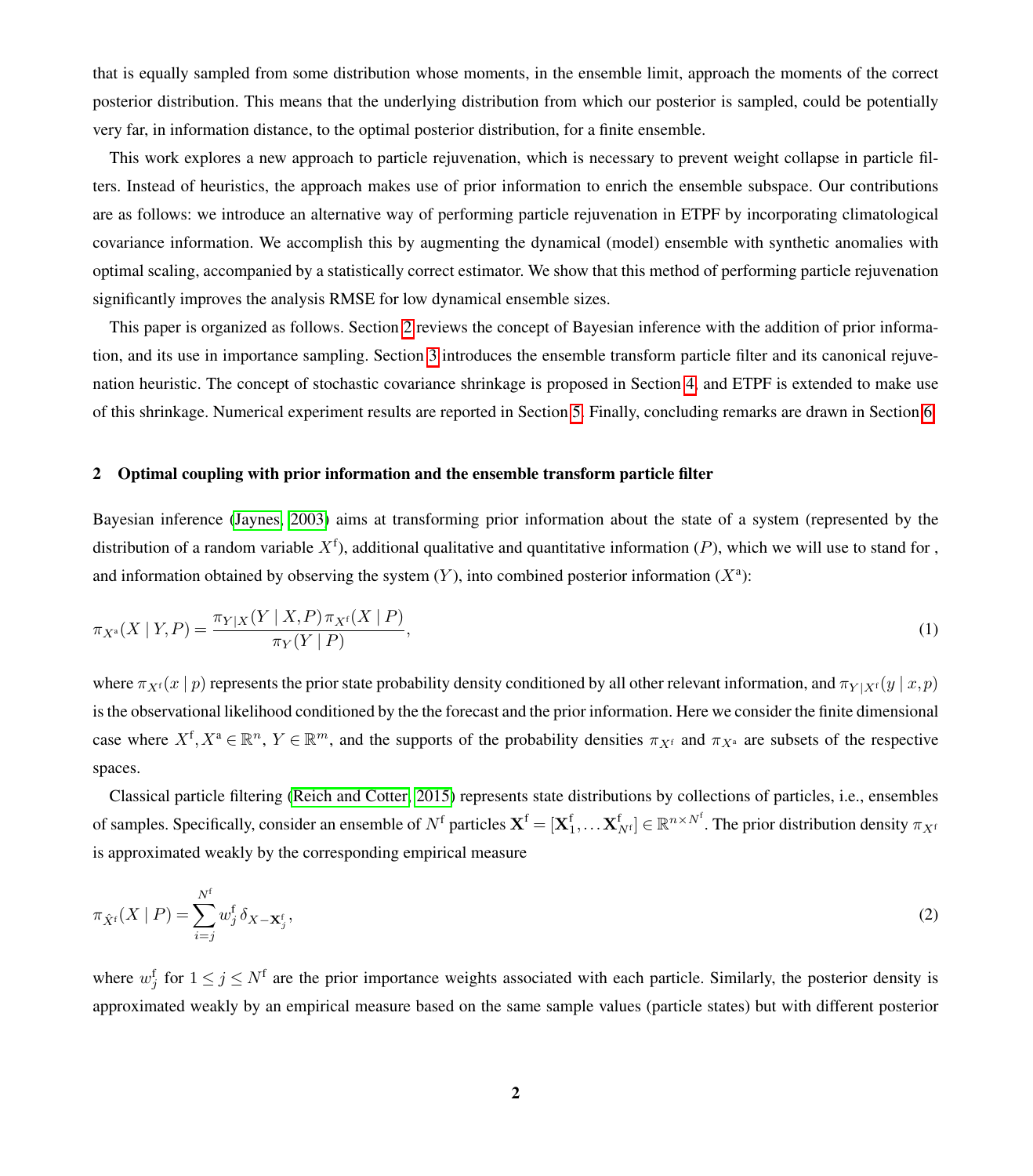<span id="page-3-0"></span>importance weights  $w_j^{\text{a}}$  for  $1 \le j \le N^{\text{f}}$ :

$$
\pi_{\hat{X}^{\mathsf{a}}}(x \mid y, p) = \sum_{i=j}^{N^{\mathsf{f}}} w_j^{\mathsf{a}} \delta_{x - \mathbf{X}_j^{\mathsf{f}}},\tag{3}
$$

<span id="page-3-1"></span>The posterior importance sampling weights are obtained from eq. [\(1\)](#page-2-1):

$$
w_j^a \propto \pi_Y(y \mid X_j^f, P) \pi_P(P \mid X_j^f) = w_j^f \pi_Y(y \mid X_j^f, P). \tag{4}
$$

<span id="page-3-2"></span>The ensemble of weights is denoted by  $\mathbf{w} = [w_1, \dots w_{N^f}]^T$ , and  $\mathbf{w}^f$  and  $\mathbf{w}^a$  refer to the forecast and analysis weights respectively. Using [\(3\)](#page-3-0) and [\(4\)](#page-3-1) empirical estimates of the posterior mean and covariance,

$$
\bar{\mathbf{x}}^{\mathbf{a}} = \sum_{j=1}^{N^f} w_j^{\mathbf{a}} \mathbf{X}_j^f,
$$
  

$$
\Sigma_{X^{\mathbf{a}}} = \frac{N^f}{N^f - 1} \mathbf{X}_j^f \left( \text{diag}(\mathbf{w}^{\mathbf{a}}) - \mathbf{w}^{\mathbf{a}} \mathbf{w}^{\mathbf{a},T} \right) \mathbf{X}_j^{f,T},
$$
 (5)

respectively, are obtained by the importance sampling approach [\(Liu, 2008\)](#page-14-6).

<span id="page-3-3"></span>The goal of particle filtering (with resampling) is to find an ensemble  $\mathbf{X}^{\text{a}}\in\mathbb{R}^{n\times N^{\text{a}}}$  of  $N^{\text{a}}$  realizations of the random variable  $X^a$  that represents the posterior distribution  $\pi_{X^a}$  with equal weights. Specifically, the the posterior density is approximated weakly by the empirical measure

$$
\pi_{\hat{X}^{\mathsf{a}}}(x \mid p) = \sum_{j=1}^{N^{\mathsf{a}}} \frac{1}{N^{\mathsf{a}}} \delta_{x - \mathbf{X}_{j}^{\mathsf{a}}},\tag{6}
$$

where the importance sampling weights are uniform and equal to  $1/N^a$  (so as to be equally likely). We impose that the empirical mean  $(5)$  is preserved by  $(6)$ :

$$
\bar{\mathbf{x}}^{\mathbf{a}} = \sum_{j=1}^{N^{\mathbf{a}}} \frac{1}{N^{\mathbf{a}}} \mathbf{X}_{j}^{\mathbf{a}} = \sum_{j=1}^{N} w_{j}^{\mathbf{a}} \mathbf{X}_{j}^{\mathbf{f}} = \mathbf{X}^{\mathbf{f}} \mathbf{w}^{\mathbf{a}}.
$$
\n(7)

<span id="page-3-4"></span>The optimal coupling [\(McCann et al., 1995;](#page-14-7) [Reich and Cotter, 2015\)](#page-15-0) between the prior empirical distribution eq. [\(2\)](#page-2-2) and the posterior empirical distribution eq. [\(6\)](#page-3-3), can be defined as an ensemble transformation,

$$
\mathbf{X}^{\mathbf{a}} = \mathbf{X}^{\mathbf{f}} \mathbf{T}^*,\tag{8}
$$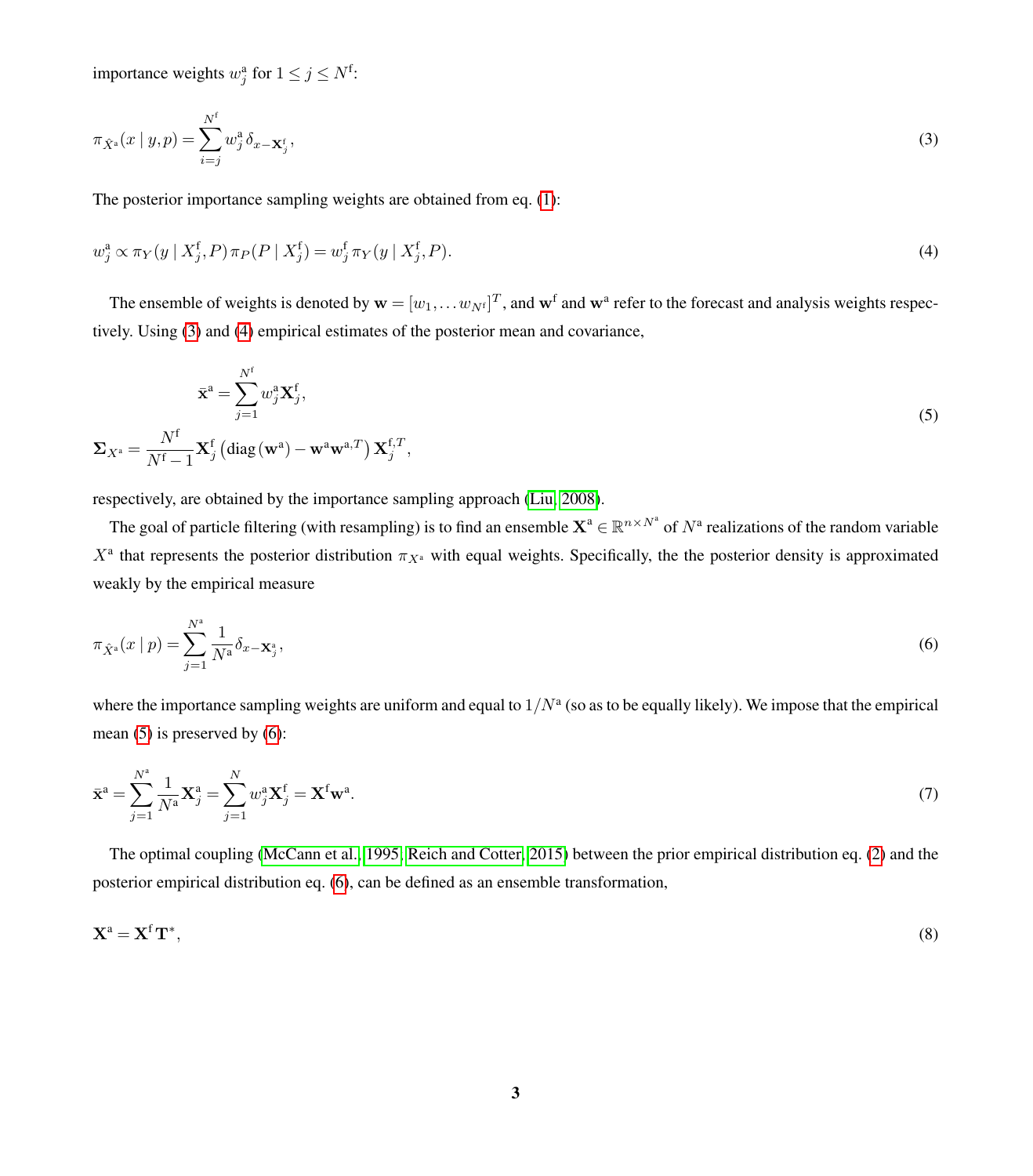where  $\mathbf{T}^* \in \mathbb{R}^{N^f \times N^a}$  is the solution to the optimal transport Monge-Kantorovich problem [\(Villani, 2003\)](#page-15-4). The discrete optimal transportation problem is

<span id="page-4-1"></span>
$$
\mathbf{T}^* = \underset{\mathbf{T}}{\arg\min} \sum_{\substack{1 \le j \le N^f \\ 1 \le k \le N^a}} \mathbf{T}_{j,k} \left\| \mathbf{X}_j^f - \mathbf{X}_k^f \right\|_2^2
$$
\n(9)

subject to  $\mathbf{T} \mathbf{1}_{N^a} = N^a \mathbf{w}^a, \mathbf{T}^T \mathbf{1}_{N^f} = \mathbf{1}_{N^f}, \mathbf{T}_{i,j} \ge 0,$ 

where the distance measure of squared Euclidean distance is taken for a provably unique solution to the Monge-Kantorovich problem to exist [\(McCann and Guillen, 2011\)](#page-14-8). The vector of ones of size q is represented by  $1<sub>q</sub>$ . The problem eq. [\(9\)](#page-4-1) is a linear programming problem.

The discrete optimal transport eq. [\(8\)](#page-3-4) formulation begets a mapping  $X^a = \Psi_{N^f,N^a}(X^f)$ , that, in the limit of ensemble size  $(N^f = N^a \to \infty)$ , converges weakly to a mapping  $\Psi$ , such that  $X^a = \Psi(X^f)$ , which has the exact desired distribution given by eq. [\(1\)](#page-2-1) [\(Reich and Cotter, 2015,](#page-15-0) Theorem 5.19). We believe, but don't prove, that this is likely when  $N^f$  and  $N^a$ , are not equal.

The standard ETPF [\(Reich, 2013\)](#page-15-3) makes the assumption that the prior and posterior ensemble sizes are the same,  $N =$  $N^a = N^f$  in [\(9\)](#page-4-1). A second order extension to the ETPF (which we will call ETPF2 here) [\(Acevedo et al., 2017\)](#page-14-9) modifies the optimal transport equation [\(8\)](#page-3-4) as follows:

$$
\mathbf{X}^{\mathbf{a}} = \mathbf{X}^{\mathbf{f}} (\mathbf{T}^* + \mathbf{D}), \tag{10}
$$

where the additional term **D** is a matrix that ensures that the empirical covariance estimate  $\Sigma_{X^a}$  from [\(5\)](#page-3-2) is preserved by [\(6\)](#page-3-3).

#### <span id="page-4-0"></span>3 Particle Rejuvenation in ETPF

Particle and ensemble-based filters often underrepresent uncertainty [\(Asch et al., 2016\)](#page-14-0) due to the relatively small number of samples when compared to the dimension of the state and data spaces. Over several data assimilation cycles multiple particle start carrying either unimportant or redundant information, which leads to weight collapse or to ensemble degeneracy [\(Strogatz,](#page-15-5) [2018\)](#page-15-5). To alleviate these effects, methods such as inflation [\(Anderson, 2001;](#page-14-10) [Popov and Sandu, 2020\)](#page-15-6), rejuvenation [\(Reich,](#page-15-3) [2013\)](#page-15-3), and resampling [\(Reich and Cotter, 2015\)](#page-15-0) have been developed.

<span id="page-4-2"></span>In order to avoid ensemble collapse, ETPF employs a particle rejuvenation approach [\(Acevedo et al., 2017;](#page-14-9) [Reich, 2013;](#page-15-3) [Chustagulprom et al., 2016\)](#page-14-11) that perturbs the analysis ensemble by a random sampling from the ensemble of prior anomalies,

$$
\mathbf{X}^{\mathbf{a}} \leftarrow \mathbf{X}^{\mathbf{a}} + \sqrt{\frac{\tau}{N-1}} \mathbf{A}^{\mathbf{f}} \boldsymbol{\eta} \left( \mathbf{I}_{N} - N^{-1} \mathbf{1}_{N} \mathbf{1}_{N}^{T} \right), \tag{11}
$$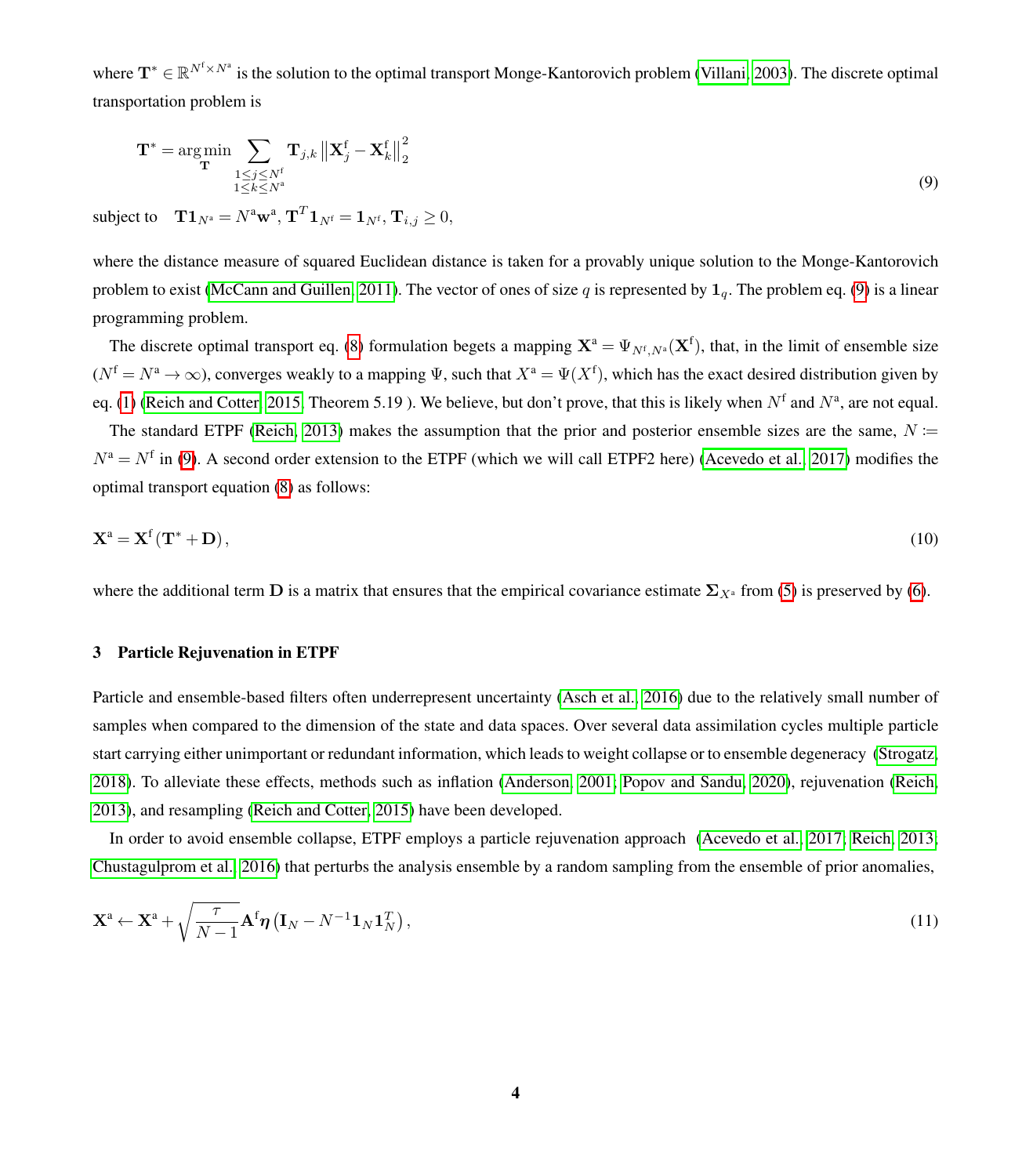<span id="page-5-3"></span>where  $\eta \sim (N(0,1))_{N\times N}$  is a matrix of i.i.d. samples from the standard normal distribution of size N, the factor  $\tau$  is treated as a hyperparameter that controls the magnitude of the correction, and the ensemble anomalies

$$
\mathbf{A}^{\mathrm{f}} = \mathbf{X}^{\mathrm{f}} \left( \mathbf{I}_N - N^{-1} \mathbf{1}_N \mathbf{1}_N^T \right),\tag{12}
$$

are defined as the ensemble of deviations from the sample mean. Of note is the fact that the extra term  $(I_N - N^{-1}1_N1_N^T)$  in [\(11\)](#page-4-2) ensures that the introduction of the random matrix  $\eta$  does not modify the mean of  $X^a$ . This is due to the fact that,

$$
\left(\mathbf{I}_N - N^{-1} \mathbf{1}_N \mathbf{1}_N^T\right) \mathbf{1}_N = \mathbf{0}_N,
$$
\n
$$
\mathbf{1}_N^T \left(\mathbf{I}_N - N^{-1} \mathbf{1}_N \mathbf{1}_N^T\right) = \mathbf{0}_N^T.
$$
\n(13)

<span id="page-5-4"></span><span id="page-5-2"></span><span id="page-5-1"></span>Notice that if we define the matrix,

$$
\mathbf{B} \coloneqq \sqrt{\frac{\tau}{N-1}} \left( \mathbf{I}_N - N^{-1} \mathbf{1}_N \mathbf{1}_N^T \right) \boldsymbol{\eta} \left( \mathbf{I}_N - N^{-1} \mathbf{1}_N \mathbf{1}_N^T \right), \tag{14}
$$

it is possible to write the ETPF with rejuvenation [\(11\)](#page-4-2) as,

$$
\mathbf{X}^{a} = \mathbf{X}^{f} \mathbf{T}^{*} + \sqrt{\frac{\tau}{N-1}} \mathbf{A}^{f} \eta \left( \mathbf{I}_{N} - N^{-1} \mathbf{1}_{N} \mathbf{1}_{N}^{T} \right)
$$
\n
$$
= \mathbf{X}^{f} \mathbf{T}^{*} + \sqrt{\frac{\tau}{N-1}} \mathbf{X}^{f} \left( \mathbf{I}_{N} - N^{-1} \mathbf{1}_{N} \mathbf{1}_{N}^{T} \right) \eta \left( \mathbf{I}_{N} - N^{-1} \mathbf{1}_{N} \mathbf{1}_{N}^{T} \right)
$$
\n
$$
= \mathbf{X}^{f} \left[ \mathbf{T}^{*} + \sqrt{\frac{\tau}{N-1}} \left( \mathbf{I}_{N} - N^{-1} \mathbf{1}_{N} \mathbf{1}_{N}^{T} \right) \eta \left( \mathbf{I}_{N} - N^{-1} \mathbf{1}_{N} \mathbf{1}_{N}^{T} \right) \right]
$$
\n
$$
= \mathbf{X}^{f} \widetilde{\mathbf{T}} \quad \text{with} \quad \widetilde{\mathbf{T}} := \mathbf{T}^{*} + \mathbf{B}, \tag{15}
$$

with the matrix  $B$  acting as a stochastic perturbation of the optimal transport operator  $T^*$ , such that  $B$  preserves the constraints  $\mathbf{1}_N^T \mathbf{B} = \mathbf{0}_N^T$  and  $\mathbf{B} \mathbf{1}_N = \mathbf{0}_N$  in eq. [\(9\)](#page-4-1) because of the results in [\(13\)](#page-5-1). This, of course, immediately calls into question the optimality of the transport for a finite ensemble, as adding this type of B matrix is perturbing the transport mapping  $\tilde{T}$  away from the optimum  $T^*$ .

#### <span id="page-5-0"></span>4 Particle Rejuvenation Through Stochastic Shrinkage

In the context of ensemble methods, covariance shrinkage [\(Nino-Ruiz and Sandu, 2018,](#page-15-7) [2015;](#page-14-12) [Ruiz et al., 2014\)](#page-15-8) is used, similar to other canonical covariance tapering techniques such as inflation [\(Anderson, 2001;](#page-14-10) [Popov and Sandu, 2020\)](#page-15-6), localization [\(Anderson, 2012;](#page-14-13) [Hunt et al., 2007;](#page-14-14) [Nino-Ruiz and Sandu, 2017;](#page-14-15) [Nino-Ruiz et al., 2015;](#page-15-9) [Petrie, 2008;](#page-15-10) [Zhang et al., 2010\)](#page-15-11), to enrich the information represented by an undersampled covariance matrix.

From a Bayesian perspective, covariance shrinkage seeks to incorporate additional prior information on error correlations into the analysis, in order to enhance the inference. In many data assimilation models, climatological covariance information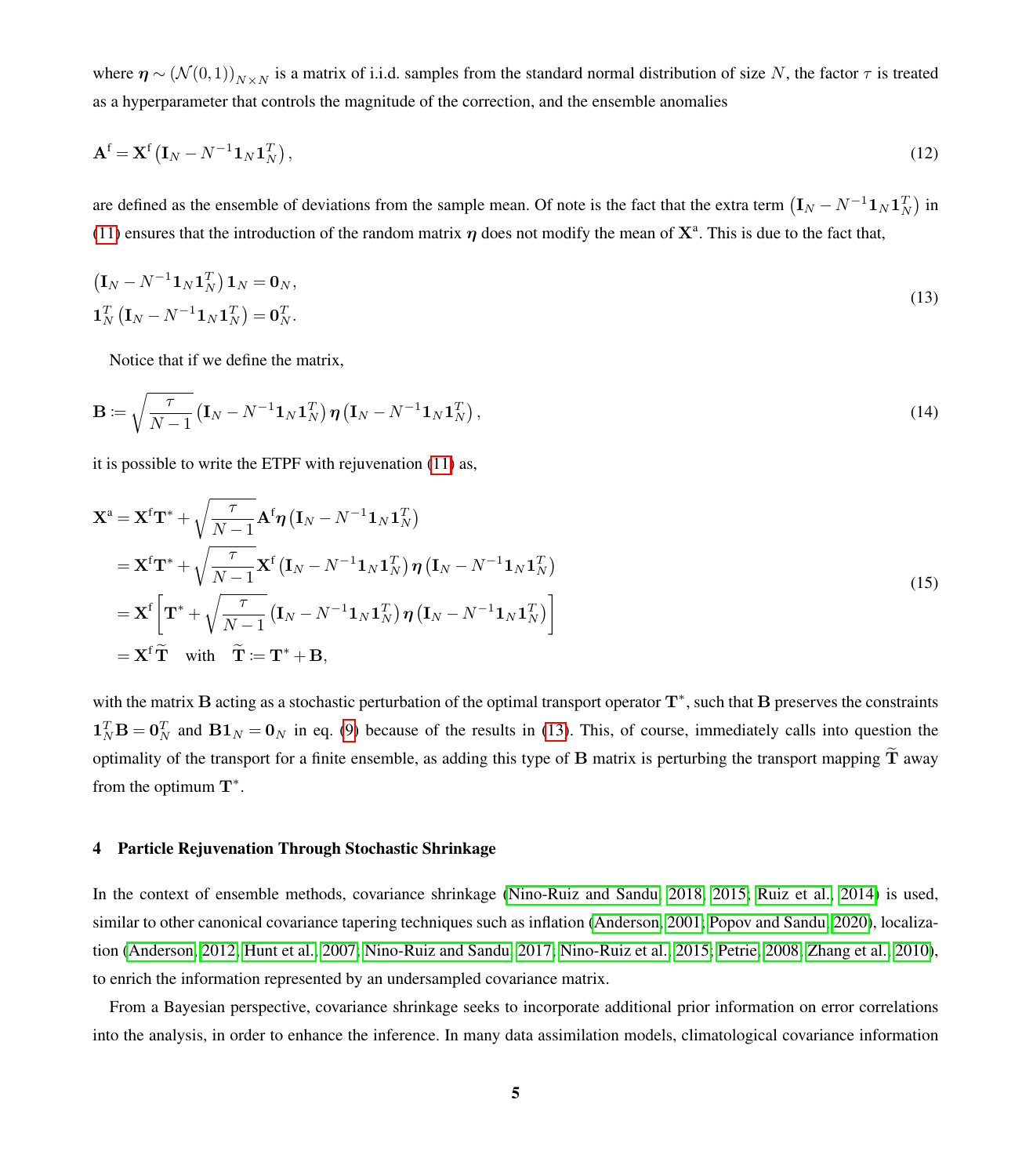is often available, i.e., it is known prior information. Climatological covariances are typically precomputed or derived from climatological models and are often employed in variational data assimilation [Lorenc et al.](#page-14-16) [\(2015\)](#page-14-16).

<span id="page-6-1"></span>Following [\(Popov et al., 2020\)](#page-15-2), we describe the stochastic covariance shrinkage technique. Instead of perturbing the trans-form matrix as in [\(15\)](#page-5-2), we instead consider enhancing the dynamic ensemble  $X^f \in \mathbb{R}^{n \times N}$  with an M member synthetic ensemble  $X^f \in \mathbb{R}^{n \times M}$  of samples independent of the dynamical ensemble. This leads to the total  $N + M$  members ensemble:

<span id="page-6-0"></span>
$$
\mathfrak{X}^{\mathbf{f}} = \left[ \mathbf{X}^{\mathbf{f}} \quad \mathcal{X}^{\mathbf{f}} \right] \in \mathbb{R}^{n \times (N+M)} \tag{16}
$$

with weights  $\mathbf{w}^f = [w_1^f, \dots w_{N+M}^f]$ . We make the ansatz that each ensemble member is distributed as

$$
\mathfrak{X}_{:,i}^{\mathbf{f}} \sim \pi_{X^{\mathbf{f}}}(X \mid P),\tag{17}
$$

which is the full distribution of the forecast conditioned by the prior information that we have provided to the algorithm. Note that [\(17\)](#page-6-0) is not the empirical measure distribution [\(2\)](#page-2-2), that only has information from the ensemble members, but rather the 'exact' distribution that is assumed to contain all the information from the forecast. THis is because we are now incorporating more prior information  $P$  in the form of climatological information.

Taking [\(12\)](#page-5-3) to be the anomalies of the dynamic ensemble, and

$$
\mathcal{A}^{\mathbf{f}} = \mathcal{X}^{\mathbf{f}} \left( \mathbf{I}_{M} - M^{-1} \mathbf{1}_{M} \mathbf{1}_{M}^{T} \right), \tag{18}
$$

to be the anomalies of the synthetic ensemble, the total empirical (unbiased) covariance can be written as,

$$
\Sigma_{\mathfrak{X}^{\mathfrak{f}}} = \Sigma_{\mathbf{X}^{\mathfrak{f}}} + \Sigma_{\mathcal{X}^{\mathfrak{f}}},\tag{19}
$$

where the constituent covariances are defined in terms of the weights

$$
\Sigma_{\mathbf{X}^{\mathrm{f}}} = \sum_{i=1}^{N} w_i^{\mathrm{f}} \frac{N}{N-1} \mathbf{A}_{:,i}^{\mathrm{f}} \mathbf{A}_{:,i}^{\mathrm{f},T}, \quad \Sigma_{\mathcal{X}^{\mathrm{f}}} = \sum_{i=1}^{M} w_{N+i}^{\mathrm{f}} \frac{M}{M-1} \mathcal{A}_{:,i}^{\mathrm{f}} \mathcal{A}_{:,i}^{\mathrm{f},T}.
$$
 (20)

In the covariance shrinkage approach, the sample mean of the synthetic ensemble is assumed to be the sample mean of the dynamic ensemble,

$$
\mathcal{X}^{\mathbf{f}}\mathbf{1}_M = \mathbf{X}^{\mathbf{f}}\mathbf{1}_N,\tag{21}
$$

by construction and [\(13\)](#page-5-1), thus requiring that only the synthetic ensemble anomalies need to be determined. Taking a covariance matrix  $P$  that represents a climatological estimate of the covariance, we sample the anomalies from some unbiased distribution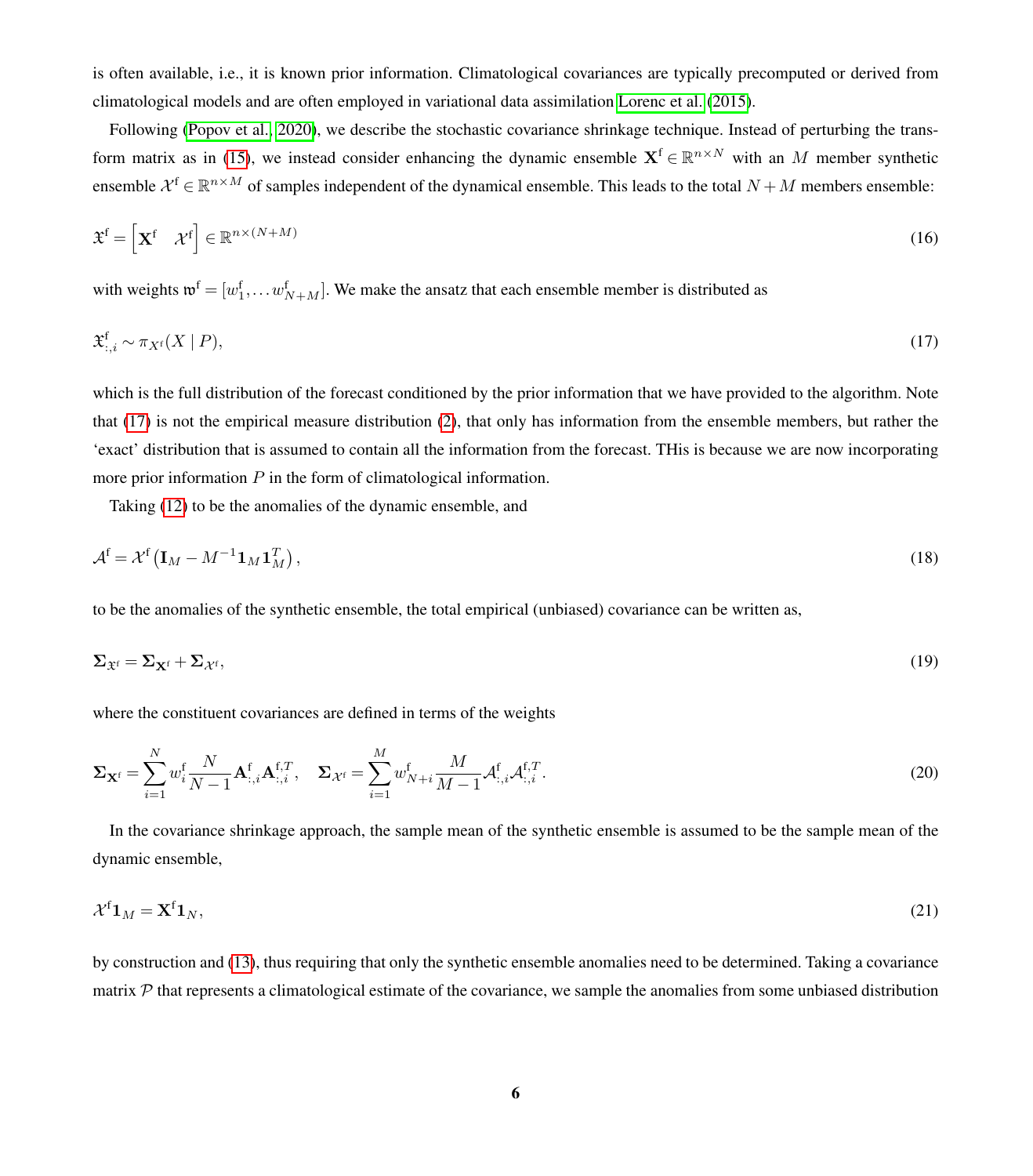with a scaling, by a factor  $\mu$ , of said covariance. In the Gaussian case

$$
\mathcal{A}_{:,i}^{\mathbf{f}} \sim \mathcal{N}(\mathbf{0}_n, \mu \mathcal{P}),\tag{22}
$$

where  $\mu$  is a scaling factor defined later. An alternate choice of distribution that we explore is the symmetric Laplace distribution [\(Kozubowski et al., 2013\)](#page-14-17),

$$
\mathcal{A}_{:,i}^{\mathbf{f}} \sim \mathcal{L}(\mathbf{0}_n, \mu \mathcal{P}),\tag{23}
$$

which is described by the pdf

$$
\pi(\mathbf{x}) = \frac{2}{\left[ (2\pi)^n \mu \mathcal{P} \right]^{\frac{1}{2}}} \left( \frac{\mathbf{x}^T \mathcal{P}^{-1} \mathbf{x}}{2\mu} \right)^{\frac{2-n}{4}} K_{\frac{2-n}{2}} \left( \sqrt{\frac{2\mathbf{x}^T \mathcal{P}^{-1} \mathbf{x}}{\mu}} \right),\tag{24}
$$

where K is the modified Bessel function of the second kind [\(Olver et al., 2010\)](#page-15-12). The choice of Laplace distribution is motivated by robust statistics techniques [\(Rao et al., 2017\)](#page-15-13). The resulting sampled covariance would therefore be an estimate of the scaled climatological covariance,

$$
\Sigma_{\mathcal{X}^{\text{f}}} \approx \mu \mathcal{P}. \tag{25}
$$

Remark 1. In order to stay consistent with the mean estimate, the anomalies are replaced with their sample mean zero counterparts

$$
\mathcal{A}^{\mathbf{f}} \leftarrow \mathcal{A}^{\mathbf{f}} \left( \mathbf{I}_M - M^{-1} \mathbf{1}_M \mathbf{1}_M^T \right). \tag{26}
$$

The weights  $\mathfrak{w}^f$  are divided into two classes: those that are associated with the dynamic ensemble, and those that are associated with the synthetic ensemble,

$$
w_i^{\text{f}} = \begin{cases} 1 - \gamma & 1 \le i \le N \\ \gamma & N + 1 \le i \le N + M \end{cases} \tag{27}
$$

where the parameter  $\gamma$  is known as the covariance shrinkage factor.

<span id="page-7-0"></span>One choice to calculate γ is the Rao-Blackwell Ledoit-Wolf (RBLW) estimator [\(Chen et al., 2009\)](#page-14-18) [\(Nino-Ruiz and Sandu,](#page-14-15) [2017,](#page-14-15) equation (9)),

$$
\gamma_{\text{RBLW}} = \left[ \frac{N-2}{N(N+2)} + \frac{(n+1)N-2}{\hat{U}(\mathcal{P}, \Sigma_{\mathbf{X}^{\text{f}}})N(N+2)(n-1)} \right] \wedge 1, \tag{28}
$$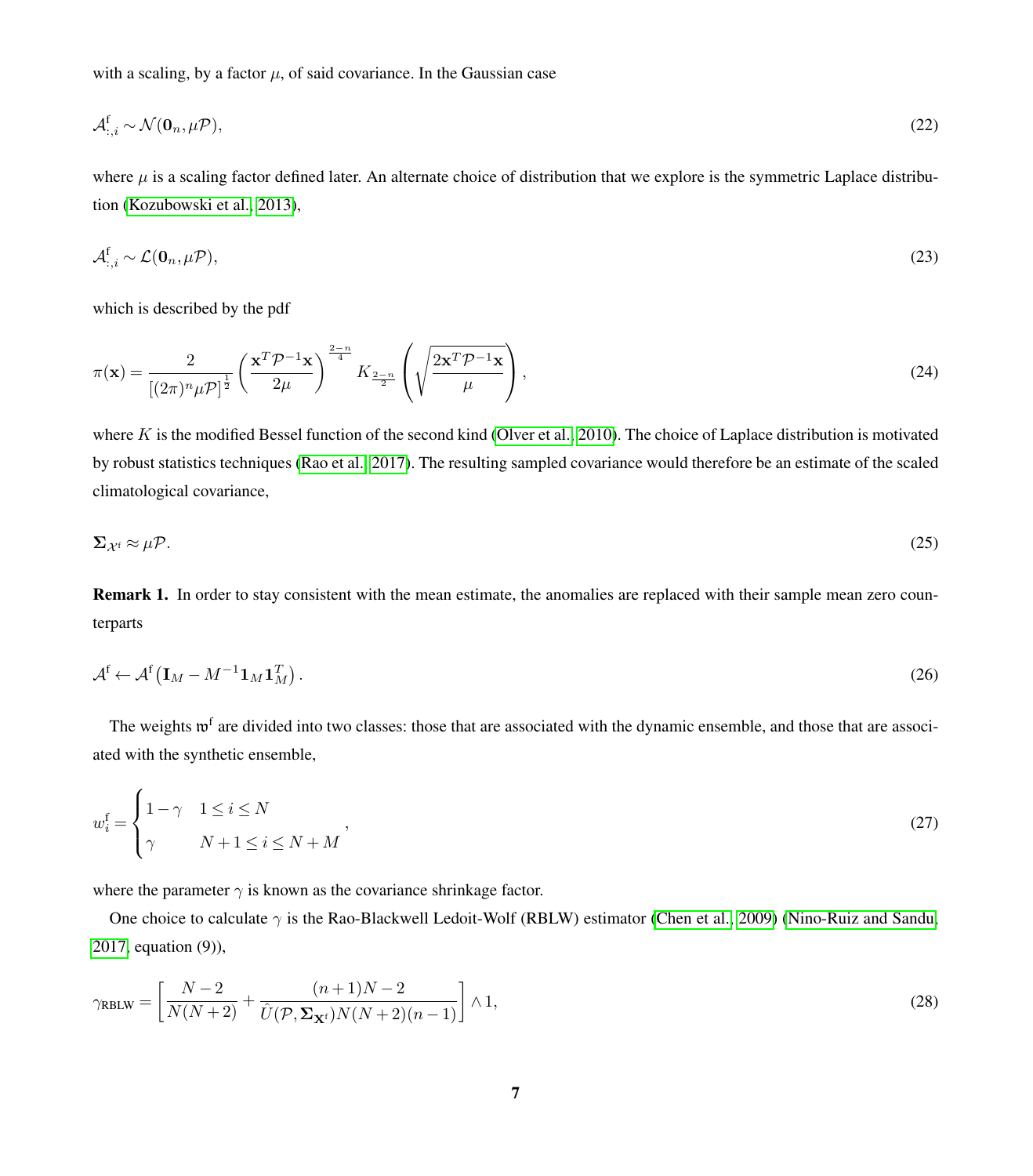<span id="page-8-0"></span>where the sphericity factor,

$$
\hat{U}(\mathcal{P}, \Sigma_{\mathbf{X}^f}) := \frac{1}{n-1} \left( \frac{n \operatorname{tr}(\mathcal{C}_i^2)}{\operatorname{tr}^2(\mathcal{C}_i)} - 1 \right), \quad \text{with} \quad \mathcal{C} := \mathcal{P}^{-\frac{1}{2}} \Sigma_{\mathbf{X}^f} \mathcal{P}^{-\frac{1}{2}},\tag{29}
$$

<span id="page-8-2"></span>represents the mismatch between the climatological covariance (called the "target" in statistical literature) and sample covariance matrices. Note that if  $\mathcal{P} = \Sigma_{\mathbf{X}^f}$ , then  $\hat{U}(\mathcal{P}, \Sigma_{\mathbf{X}^f}) = 0$ . In such a framework the scaling parameter for the climatological covariance is defined to be

$$
\mu = \frac{\text{tr}(\mathcal{C})}{n}.\tag{30}
$$

Remark 2. The RBLW estimator [\(28\)](#page-7-0) makes the assumption that the underlying distribution of the dynamic ensemble is Gaussian. Typically this assumption is violated for dynamical systems of interest.

**Remark 3.** In statistical literature, the target covariance is often taken to be the identity,  $P = I$ , which implies that  $C = \sum_{x}$  in [\(29\)](#page-8-0). The assumption that the target is a climatological covariance is natural generalization in the specific context of sequential data assimilation.

**Remark 4.** The scaling of the target matrix  $P$  is not of any consequence. Let  $\tilde{P} = \beta P$  be a scalar scaling of the target matrix, then  $\tilde{C}_i = \frac{1}{\beta} C_i$ , implying that  $\tilde{\mu}_i = \frac{1}{\beta} \mu_i$ , rendering the matrix scaling inconsequential.

The resulting analysis ensemble based on prior states and importance sampling weights of  $N + M$  states is transported into an equally weighted posterior ensemble of  $N$  states through the transformation

$$
\mathbf{X}^{\mathbf{a}} = \mathfrak{X}^{\mathbf{f}} \mathbf{T}^*,\tag{31}
$$

where the optimal transport matrix  $\mathbf{T}^* \in \mathbf{R}^{(N+M) \times N}$  is computed by solving [\(9\)](#page-4-1).

Recall that in the traditional method of rejuvenation [\(15\)](#page-5-2), the optimal transport matrix is perturbed randomly into a nearby transport matrix; no new prior information is introduced. We take a fundamentally different approach by incorporating "unseen" prior information derived from a climatological covariance. To this end, we augment of the empirical measure distribution [\(2\)](#page-2-2) with samples from the climatological distribution, to accommodate the total ensemble [\(16\)](#page-6-1),

<span id="page-8-1"></span>
$$
\pi_{\hat{X}^{\mathrm{f}}}(x \mid p) = \sum_{i=j}^{N^{\mathrm{f}}} w_j^{\mathrm{f}} \,\delta_{x-\mathfrak{X}_j^{\mathrm{f}}},\tag{32}
$$

before the Monge-Kantorovich problem [\(9\)](#page-4-1) is solved. In effect we are able to avoid ensemble collapse by enhancing the empirical measure distribution [\(32\)](#page-8-1) with new prior information, as opposed to a reweighing of the old prior information. We will denote our method as FETPF, standing for 'foresight' ETPF, as we believe including prior information in the analysis procedure is a type of foresight.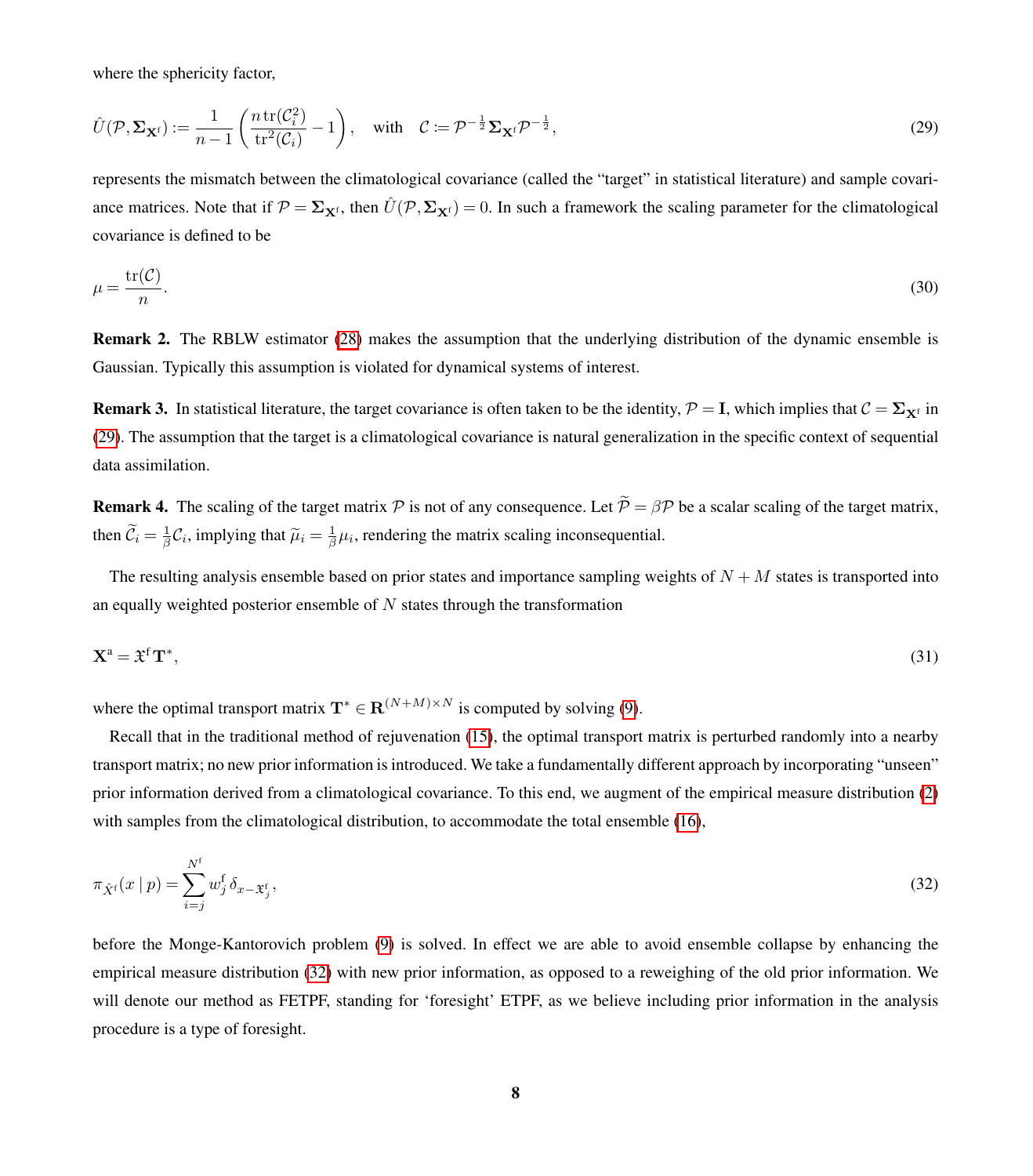#### 4.1 Multiple Climatological Covariance Matrices

It is conceivable that multiple climatological models give rise to multiple climatological covariances, or alternatively multiple candidates for the most 'common' behavior of the model is to be chosen.

Given a collection of target covariances,  $\{\mathcal{P}_j\}_{j\in\mathcal{J}}$ , we must choose the appropriate covariance from which to sample. We consider the sphericity of the mismatch between the target and forecast covariances eq. [\(29\)](#page-8-0). Based on authors' numerical experience, we select the target covariance that corresponds to the highest sphericity of the mismatch:

$$
\mathcal{P}^* = \underset{\mathcal{P}_j}{\text{argmax}} \hat{U}(\mathcal{P}_j, \Sigma_{\mathbf{X}^i}),\tag{33}
$$

We can justify this choice by realizing that the smaller the sphericity, the closer our samples are to that of canonical rejuvenation techniques. The aim of climatological shrinkage is to introduce unknown information into our inference procedure, thus the target covariance with the highest mismatch introduces the highest amount of outside information.

Remark 5. It is also possible to construct 'multi-target' shrinkage estimators [\(Lancewicki and Aladjem, 2014\)](#page-14-19) that consider all target matrices simultaneously.

#### <span id="page-9-0"></span>5 Numerical Experiments

For all our experiments we use the Lorenz '63 system [\(Lorenz, 1963\)](#page-14-20):

$$
x' = \sigma(y - x),
$$
  
\n
$$
y' = x(\rho - z) - y,
$$
  
\n
$$
z' = xy - \beta z,
$$
\n(34)

with canonical parameter values  $\sigma = 10$ ,  $\rho = 28$ , and  $\beta = 8/3$ . We observe the first component, with Gaussian unbiased observation error, with a variance of  $\mathbf{R} = 8$ . The implementation is from our test problem suite [\(Computational Science Laboratory,](#page-14-21) [2020;](#page-14-21) [Roberts et al., 2019\)](#page-15-14).

As discussed previously, the canonical choice for the shrinkage covariance is the identity matrix. It has been the authors' experience that for most dynamical systems the choice is poor. Moreover, the sequential data assimilation problem typically provides ways to calculate climatological approximations to the covariance. We take advantage of such techniques in this paper.

The first type of climatological covariance that we investigate is that of the distribution over that of the whole manifold of the dynamics. The (trace-state normalized) matrix that is obtained by taking the temporal covariance of 50000 sample points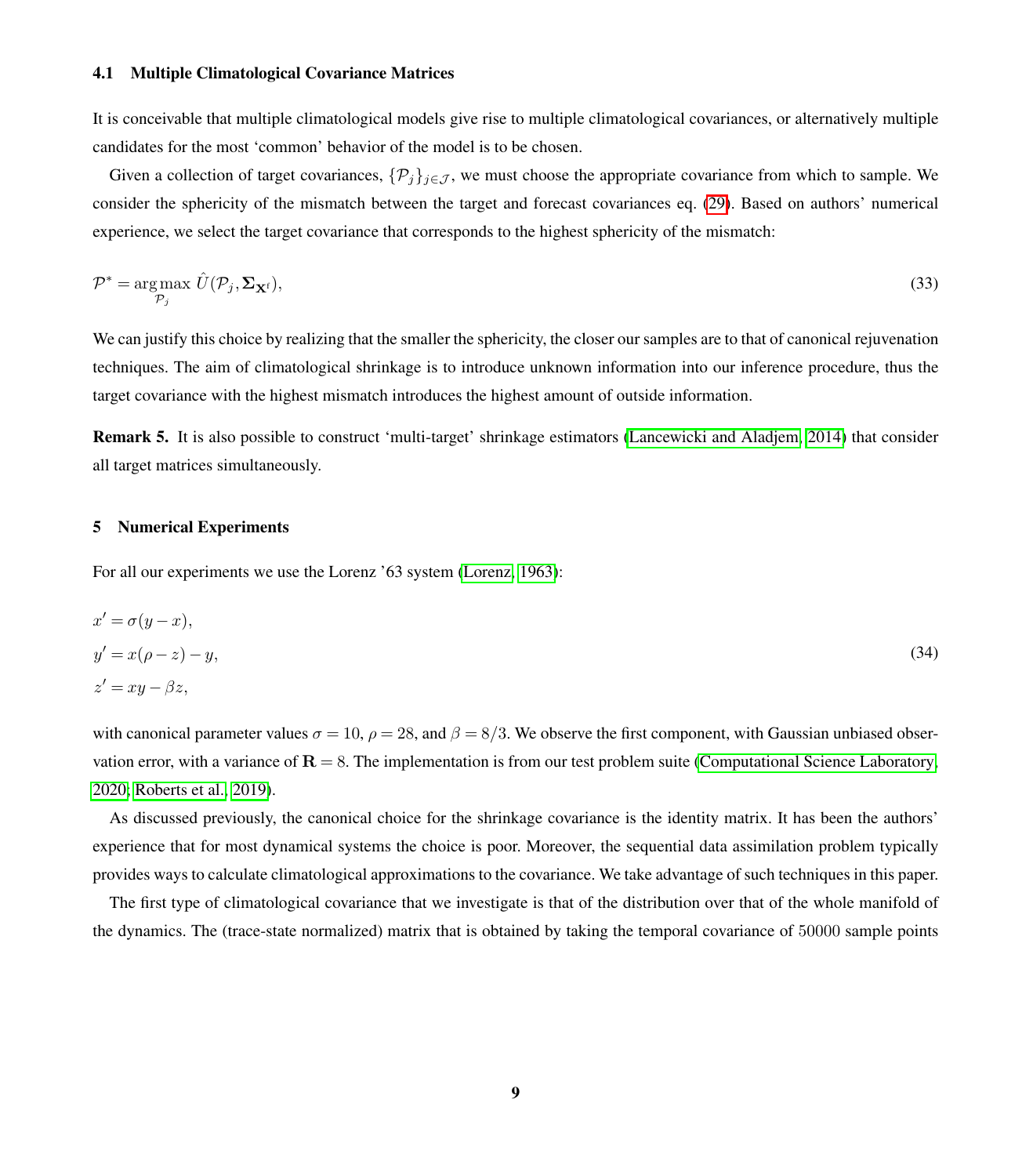<span id="page-10-2"></span>

**Figure 1.** Analysis RMSE versus dynamic ensemble size  $(N)$  of the Gaussian (G) and Laplace (L) covariance shrinkage approaches (FETPF) to particle rejuvenation for a synthetic ensemble size of  $M = 100$  and for various values of synthetic anomaly inflation, α, from [\(37\)](#page-11-0), with respect to a canonical particle rejuvenation approach for first order ETPF and second order ETPF (denoted ETPF2) for an optimal rejuvenation factor  $\tau = 0.04$ . The target covariance is taken to be [\(35\)](#page-10-0).

<span id="page-10-0"></span>on the attractor of the canonical Lorenz '63 model is:

$$
\mathcal{P} = \begin{bmatrix} 0.8616 & 0.8618 & -0.0148 \\ 0.8618 & 1.1149 & -0.0035 \\ -0.0148 & -0.0035 & 1.0234 \end{bmatrix},
$$
(35)

with condition number 15.88.

For testing multiple covariances, we run an ETPF with  $N = 100$  with 20000 evenly spaced samples over a time interval of 2400 time units and calculate the trace-state normalized forecast covariances. Under a square Frobenius norm distance, we cluster the empirical covariance matrices of the same ensemble at different times using the k-means algorithm [\(Tan et al., 2018\)](#page-15-1) into two clusters. The collection of climatological covariances for the Lorenz '63 thus consists of the centroids of each cluster,

<span id="page-10-1"></span>
$$
\mathcal{P}_1 = \begin{bmatrix} 0.5017 & 0.5524 & -0.4587 \\ 0.5524 & 1.0731 & -0.6723 \\ -0.4587 & -0.6723 & 1.4252 \end{bmatrix}, \quad \mathcal{P}_2 = \begin{bmatrix} 0.5443 & 0.6830 & 0.4330 \\ 0.6830 & 1.2748 & 0.6318 \\ 0.4330 & 0.6318 & 1.1808 \end{bmatrix},
$$
\n(36)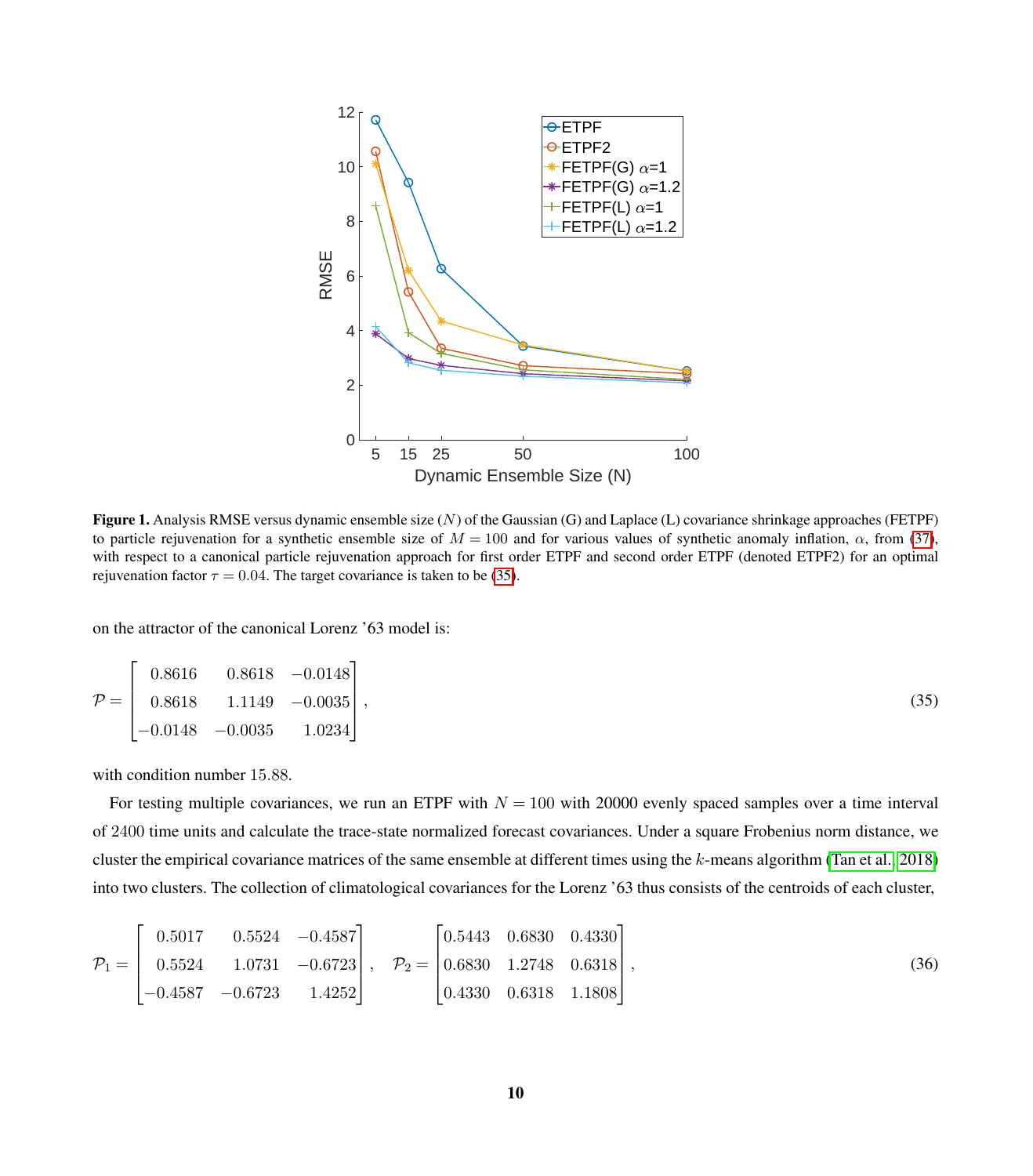<span id="page-11-1"></span>

**Figure 2.** Analysis RMSE versus Dynamic ensemble size  $(N)$  of the Gaussian  $(G)$  and Laplace  $(L)$  covariance shrinkage approaches (FETPF) to particle rejuvenation with the multi-target covariances [\(36\)](#page-10-1) for a synthetic ensemble size of  $M = 100$  and for various values of synthetic anomaly inflation  $(\alpha)$  with respect to a canonical particle rejuvenation approach for first order ETPF and second order ETPF (denoted ETPF2) for an optimal rejuvenation factor  $\tau = 0.04$ .

with condition numbers 13.68 and 16.98 respectively. As can be seen, the clusters are mainly split by the correlation factors of z with respect to the other variables being positive or negative.

<span id="page-11-0"></span>In order to stay in line with other particle rejuvenation techniques, a heuristic that we use is inflation on the synthetic ensemble, so that it is possible to overcome deficiencies in its descriptive power:

$$
\mathcal{A}^{\mathbf{f}} \leftarrow \alpha \mathcal{A}^{\mathbf{f}},\tag{37}
$$

which is equivalent to assuming an inflated scaling factor  $\mu$  in [\(30\)](#page-8-2). We therefore have two parameters that we can configure in our rejuvenation technique: M, the size of our surrogate synthetic ensemble, and  $\alpha$ , the inflation applied to its realizations. It is the authors' experience that inflation should only be applied to the synthetic ensemble, and not the dynamical ensemble, otherwise the shrinkage estimate [\(28\)](#page-7-0) does not lead to a stable algorithm.

In our experiments we report the error of the analysis with respect to the truth, measured by the spatio-temporal RMSE, given by the formula,

RMSE
$$
(\mathbf{x}^{\mathsf{t}}, \bar{\mathbf{x}}^{\mathsf{a}})
$$
 =  $\sqrt{\frac{1}{nK} \sum_{i=1}^{T} \sum_{j=1}^{n} \left( [\mathbf{x}_{i}^{\mathsf{t}}]_{j} - [\bar{\mathbf{x}}_{i}^{\mathsf{a}}]_{j} \right)^{2}}$ , (38)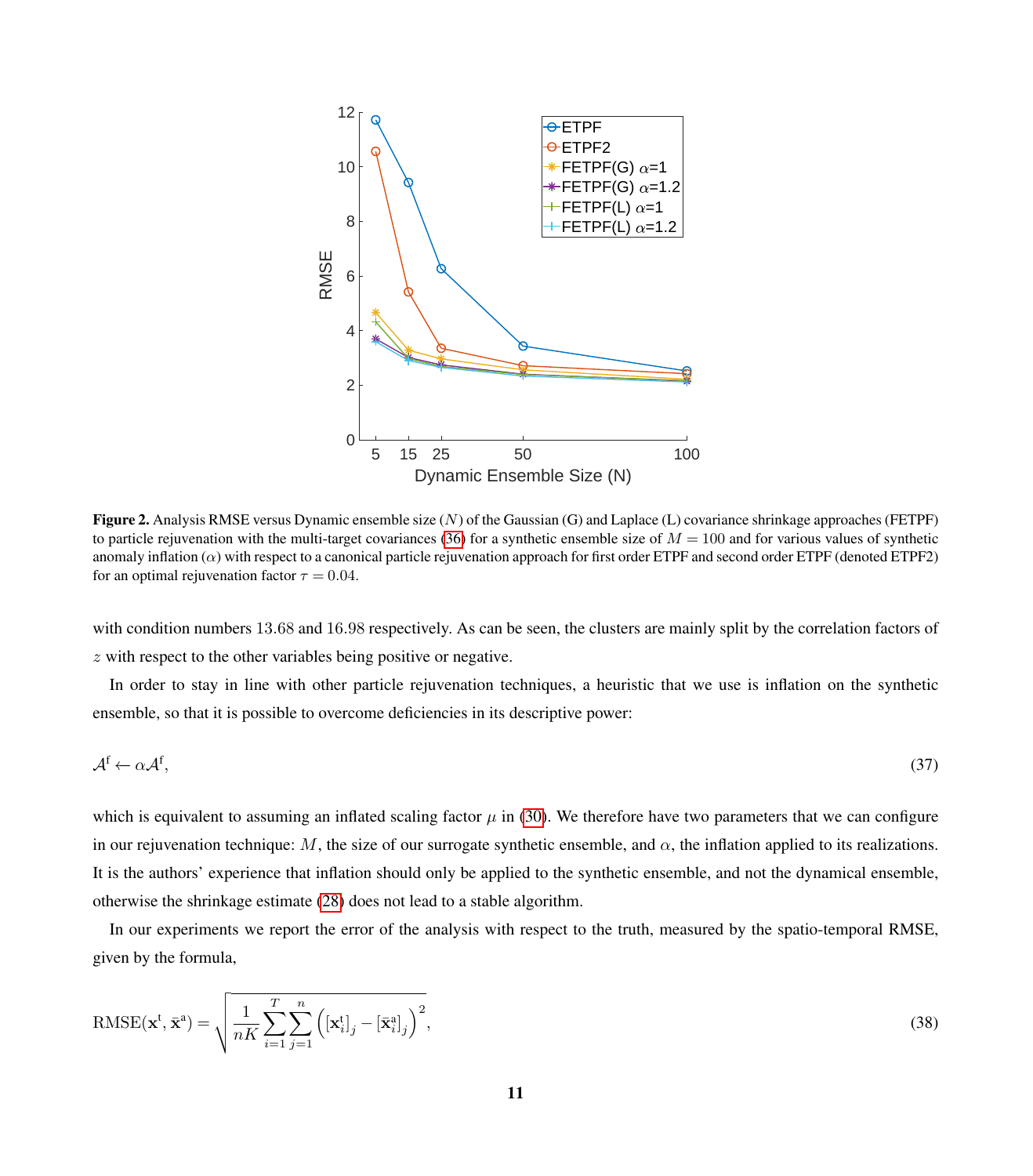<span id="page-12-0"></span>

Figure 3. Analysis RMSE of the covariance shrinkage approach to particle rejuvenation (FETPF) for different values of the synthetic ensemble size M and synthetic inflation factor  $\alpha$ , and for a dynamical ensemble size of  $N = 5$ .

where T stands for the relevant measured timeframe of the experiments.

Our first round of experiments reported in Figure [1](#page-10-2) compares the canonical method of rejuvenation in ETPF (and second order extensions) with the optimal rejuvenation factor of  $\tau = 0.04$  in [\(14\)](#page-5-4) (computed by parameter search) to the stochastic covariance shrinkage technique for both Gaussian and Laplace samples. A dynamic ensemble size of  $M = 100$ , the inflation factors  $\alpha = \{1.0, 1.2\}$ . The target covariance [\(35\)](#page-10-0) is used. We perform 10000 assimilation steps, but discard the first 1000 that are used for spinup. The time interval between successive observations is  $\Delta t = 0.12$ . We perform 20 independent runs and take the mean of the results to obtain an accurate estimate of the expected error.

Results in Figure [1](#page-10-2) show that the stochastic covariance shrinkage technique converges to the same 'correct' RMSE in the case of a large dynamic ensemble of  $N = 100$ . Moreover, in the small ensemble case of  $N = 5$ , methods that inflate the synthetic ensemble with factor  $\alpha = 1.2$  perform significantly better than those that do not. Laplace distributed synthetic samples also seem to slightly reduce the error.

Our second round of experiments reported in Figure [2](#page-11-1) makes use of multiple values of the climatological covariance  $P$ , namely those in [\(36\)](#page-10-1). The rest of the setup is identical to the previous experiment. Again, for a large value of dynamic ensemble size  $N = 100$ , the stochastic covariance shrinkage approach attains the correct error statistics. For a low ensemble size, however, there is virtually no difference between the Gaussian, Laplace, inflation, and no inflation stochastic covariance shrinkage methods as compared to the ETPF.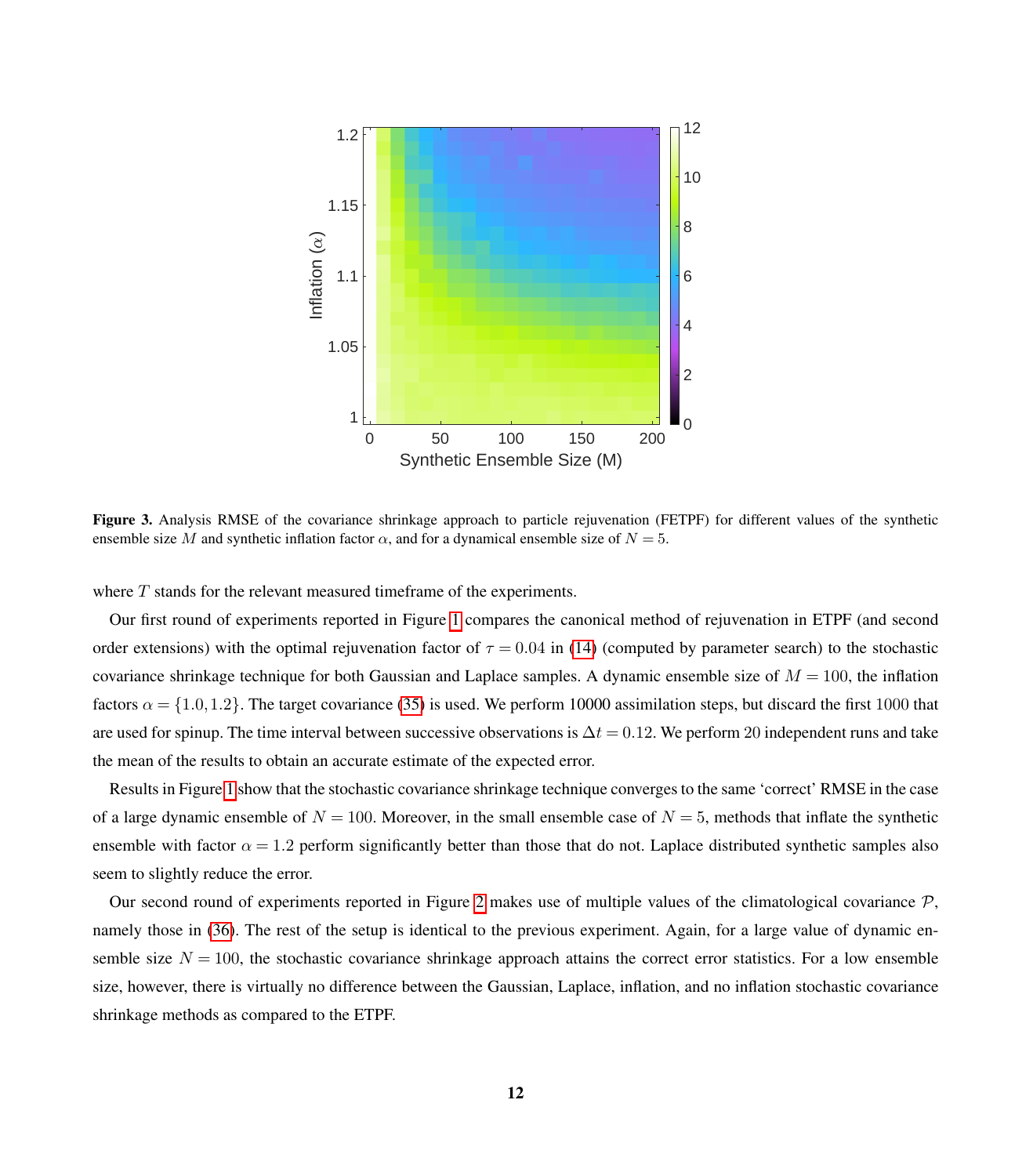Our final round of experiments seeks to understand the effect of selecting the two free parameters, i.e., the synthetic ensemble size M and the synthetic ensemble inflation factor  $\alpha$ . Figure [3](#page-12-0) shows the spatio-temporal RMSE of a small dynamic ensemble  $(N = 5)$  for various values of M and  $\alpha$ , with Gaussian synthetic samples using the single target matrix [\(35\)](#page-10-0). The results clearly show that in many operationally useful cases, it is necessary to have a sufficiently expressive synthetic ensemble, whose anomalies are sufficiently inflated.

The results of the first two experiments show that adding additional synthetic information during assimilation is more effective than randomly perturbing the ensemble post-assimilation. The authors hypothesize that the results point strongly towards the need of intelligently, and adaptively choosing the target covariance matrices, and to the need for better operational calculation of the covariance shrinkage factor  $\gamma$ .

#### <span id="page-13-0"></span>6 Conclusions

This paper introduces a stochastic covariance shrinkage-based particle rejuvenation technique for the ensemble transport particle filter. Instead of reweighing existing prior information, the approach incorporates additional prior information into the ensemble through the use of synthetic anomalies. These anomalies come from climatological covariance information. Numerical experiments show that the use of climatological prior information to perform rejuvenation leads to reduced analyses errors for significantly smaller dynamical ensemble sizes than the original rejuvenation approach.

We believe that the stochastic covariance shrinkage approach to importance sampling can be used not just for particle rejuvenation in the ETPF, but in other particle filters as well.

#### Acknowledgements

This work was supported by awards NSF CDS&E-MSS–1953113, DOE ASCR DE–SC0021313, and by the Computational Science Laboratory at Virginia Tech.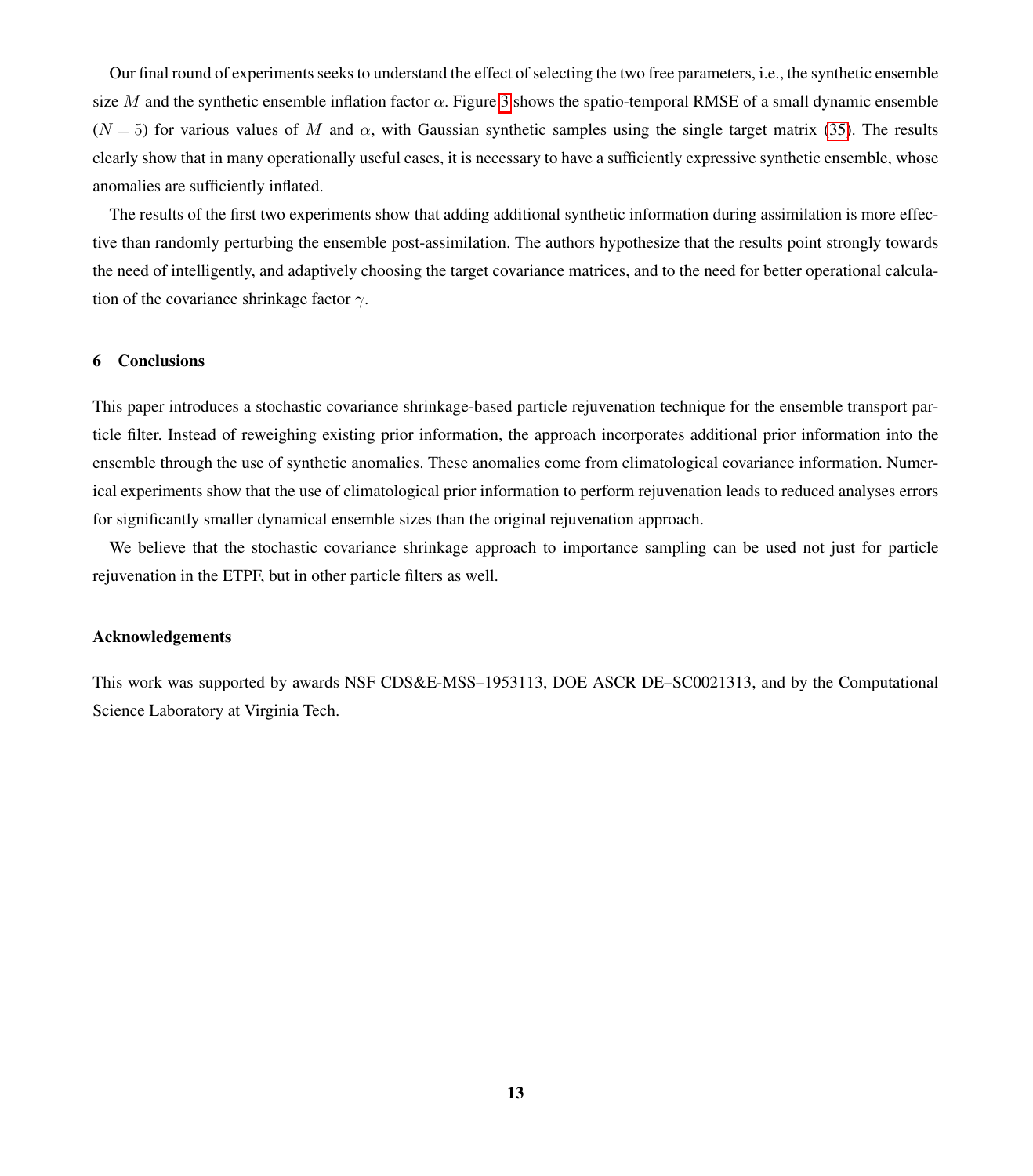#### References

- <span id="page-14-9"></span>Acevedo, W., de Wiljes, J., and Reich, S.: Second-order accurate ensemble transform particle filters, SIAM Journal on Scientific Computing, 39, A1834–A1850, 2017.
- <span id="page-14-13"></span><span id="page-14-10"></span>Anderson, J. L.: An ensemble adjustment Kalman filter for data assimilation, Monthly weather review, 129, 2884–2903, 2001.
- Anderson, J. L.: Localization and sampling error correction in ensemble Kalman filter data assimilation, Monthly Weather Review, 140, 2359–2371, 2012.
- <span id="page-14-3"></span><span id="page-14-0"></span>Asch, M., Bocquet, M., and Nodet, M.: Data assimilation: methods, algorithms, and applications, SIAM, 2016.
- Burgers, G., van Leeuwen, P. J., and Evensen, G.: Analysis scheme in the ensemble Kalman filter, Monthly weather review, 126, 1719–1724, 1998.
- <span id="page-14-18"></span>Chen, Y., Wiesel, A., and Hero, A. O.: Shrinkage estimation of high dimensional covariance matrices, in: 2009 IEEE International Conference on Acoustics, Speech and Signal Processing, pp. 2937–2940, IEEE, 2009.
- <span id="page-14-11"></span>Chustagulprom, N., Reich, S., and Reinhardt, M.: A hybrid ensemble transform particle filter for nonlinear and spatially extended dynamical systems, SIAM/ASA Journal on Uncertainty Quantification, 4, 592–608, 2016.
- <span id="page-14-21"></span><span id="page-14-4"></span>Computational Science Laboratory: ODE Test Problems, [https://github.com/ComputationalScienceLaboratory/ODE-Test-Problems,](https://github.com/ComputationalScienceLaboratory/ODE-Test-Problems) 2020.
- Evensen, G.: Sequential data assimilation with a nonlinear quasi-geostrophic model using Monte Carlo methods to forecast error statistics, Journal of Geophysical Research: Oceans, 99, 10 143–10 162, 1994.
- <span id="page-14-14"></span><span id="page-14-5"></span>Evensen, G.: Data assimilation: the ensemble Kalman filter, Springer Science & Business Media, 2009.
- Hunt, B. R., Kostelich, E. J., and Szunyogh, I.: Efficient data assimilation for spatiotemporal chaos: A local ensemble transform Kalman filter, Physica D: Nonlinear Phenomena, 230, 112–126, 2007.
- <span id="page-14-17"></span><span id="page-14-2"></span>Jaynes, E. T.: Probability theory: The logic of science, Cambridge university press, 2003.
- Kozubowski, T. J., Podgórski, K., and Rychlik, I.: Multivariate generalized Laplace distribution and related random fields, Journal of Multivariate Analysis, 113, 59–72, 2013.
- <span id="page-14-19"></span>Lancewicki, T. and Aladjem, M.: Multi-target shrinkage estimation for covariance matrices, IEEE Transactions on Signal Processing, 62, 6380–6390, 2014.
- <span id="page-14-6"></span><span id="page-14-1"></span>Law, K., Stuart, A., and Zygalakis, K.: Data assimilation: a mathematical introduction, vol. 62, Springer, 2015.
- <span id="page-14-16"></span>Liu, J. S.: Monte Carlo strategies in scientific computing, Springer Science & Business Media, 2008.
- Lorenc, A. C., Bowler, N. E., Clayton, A. M., Pring, S. R., and Fairbairn, D.: Comparison of hybrid-4DEnVar and hybrid-4DVar data assimilation methods for global NWP, Monthly Weather Review, 143, 212–229, 2015.
- <span id="page-14-20"></span><span id="page-14-8"></span>Lorenz, E. N.: Deterministic nonperiodic flow, Journal of the atmospheric sciences, 20, 130–141, 1963.
- McCann, R. J. and Guillen, N.: Five lectures on optimal transportation: geometry, regularity and applications, Analysis and geometry of metric measure spaces: lecture notes of the séminaire de Mathématiques Supérieure (SMS) Montréal, pp. 145–180, 2011.
- <span id="page-14-12"></span><span id="page-14-7"></span>McCann, R. J. et al.: Existence and uniqueness of monotone measure-preserving maps, Duke Mathematical Journal, 80, 309–324, 1995.
- Nino-Ruiz, E. D. and Sandu, A.: Ensemble Kalman filter implementations based on shrinkage covariance matrix estimation, Ocean Dynamics, 65, 1423–1439, https://doi.org[/10.1007/s10236-015-0888-9,](https://doi.org/10.1007/s10236-015-0888-9) 2015.
- <span id="page-14-15"></span>Nino-Ruiz, E. D. and Sandu, A.: An ensemble Kalman filter implementation based on modified Cholesky decomposition for inverse covariance matrix estimation, SIAM Journal on Scientific Computing, submitted, [https://arxiv.org/abs/1605.08875,](https://arxiv.org/abs/1605.08875) 2017.